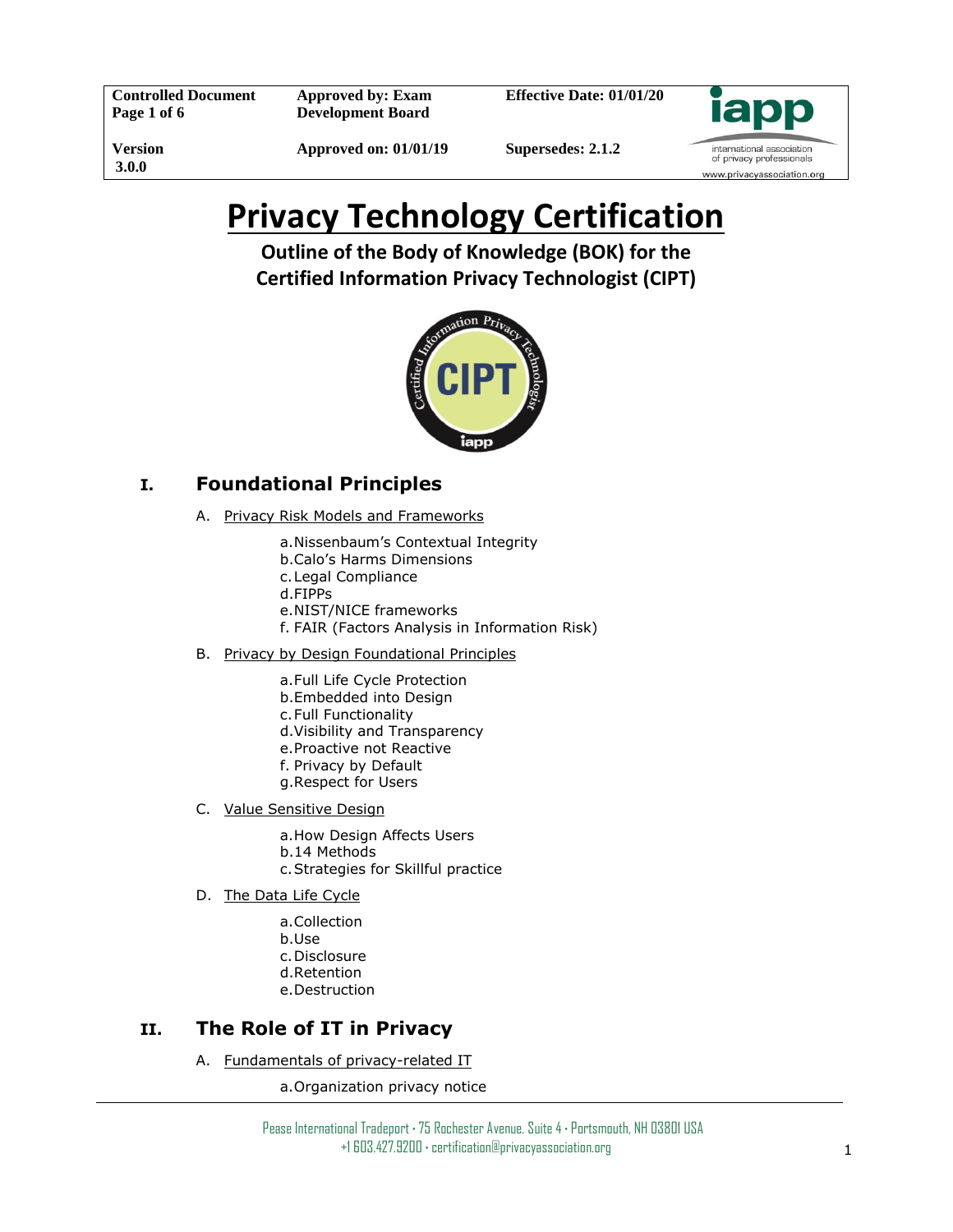| <b>Controlled Document</b><br>Page 2 of 6 | Approved by: Exam<br><b>Development Board</b> | <b>Effective Date: 01/01/20</b> | <b>lapp</b>                                                                         |
|-------------------------------------------|-----------------------------------------------|---------------------------------|-------------------------------------------------------------------------------------|
| Version<br><b>3.0.0</b>                   | <b>Approved on: 01/01/19</b>                  | Supersedes: 2.1.2               | international association<br>of privacy professionals<br>www.privacyassociation.org |

b.Organization internal privacy policies

- c.Organization security policies, including data classification policies and schema, data retention and data deletion
- d.Other commitments made by the organization (contracts, agreements)
- e.Common IT Frameworks (COBIT, ITIL, etc.)
- f. Data inventories
- g.Enterprise architecture and data flows, including cross-border transfers h.Privacy impact assessments (PIAs)

B. Information Security

- a.Transactions which collect confidential data for use in later processing activities
- b.Breach/disclosure incident investigations and responses—security and privacy perspectives
- c.Security and privacy in the systems development life cycle (SDLC) process
- d.Privacy and security regulations with specific IT requirements
- C. The privacy responsibilities of the IT professional
	- a.Providing feedback on policies
	- b.Providing feedback on contractual and regulatory requirements
	- c.Understanding how Information Technology and Information Security support information governance in an organization

## **III. Privacy Threats and Violations**

A. During Data Collection

a.Asking people to reveal personal information b.Surveillance

- B. During Use
	- a.Insecurity
	- b.Identification
	- c.Aggregation
	- d.Secondary Use
	- e.Exclusion
- C. During Dissemination
	- a.Disclosure
		- b.Distortion
		- c.Exposure
		- d.Breach of Confidentiality
		- e.Increased accessibility
		- f. Blackmail
		- g.Appropriation
- D. Intrusion, Decisional Interference and Self Representation
	- a.Behavioral advertising
	- b.Cyberbullying
	- c.Social engineering
- E. Software Security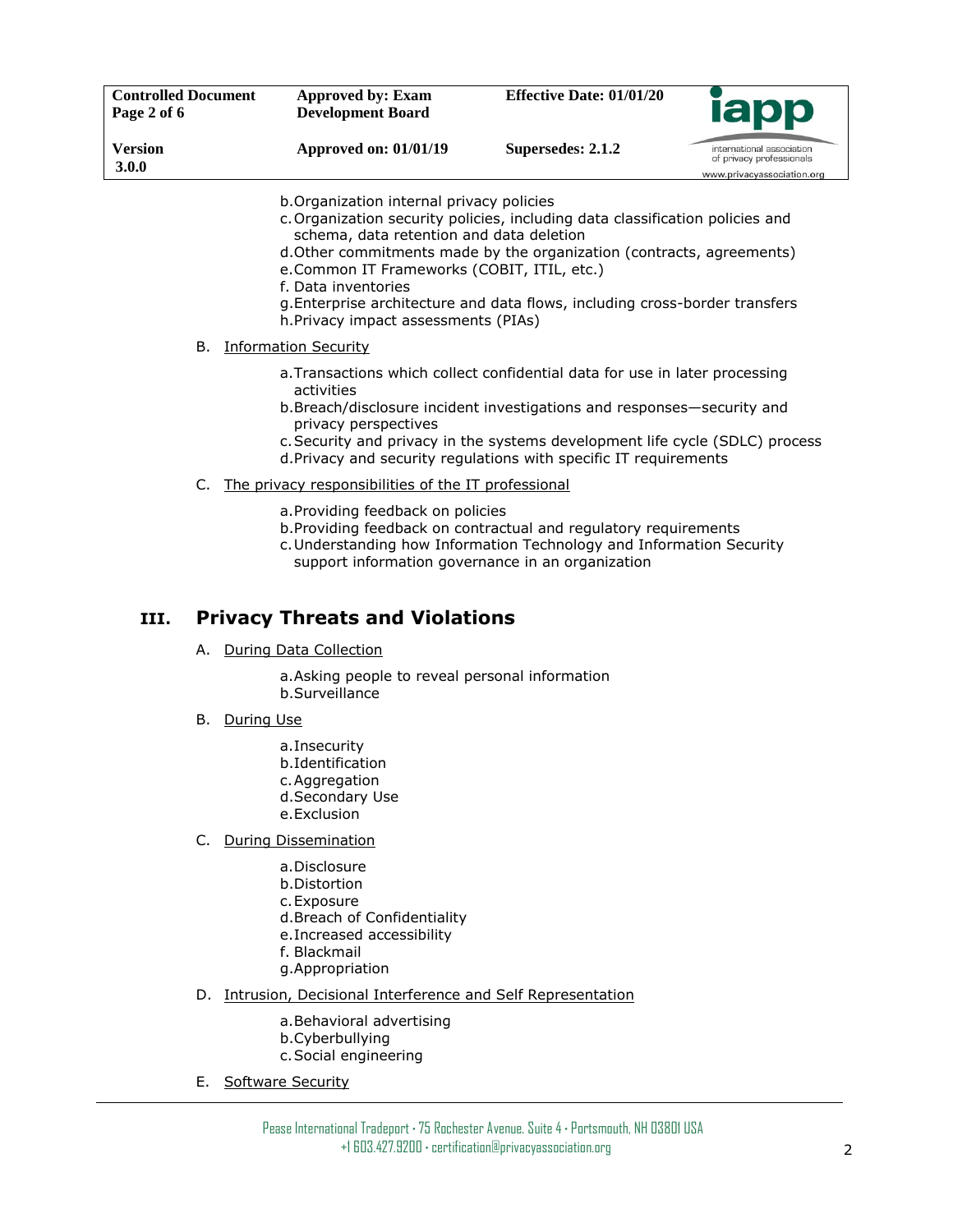| <b>Controlled Document</b><br>Page 3 of 6 | Approved by: Exam<br><b>Development Board</b> | <b>Effective Date: 01/01/20</b> | <b>Iapp</b>                                           |
|-------------------------------------------|-----------------------------------------------|---------------------------------|-------------------------------------------------------|
| Version<br><b>3.0.0</b>                   | <b>Approved on: 01/01/19</b>                  | Supersedes: 2.1.2               | international association<br>of privacy professionals |
|                                           | $\sim$ Vulnorability managament               |                                 | www.privacyassociation.org                            |

- a.Vulnerability management b.Intrusion reports c.Patches d.Upgrades
- e.Open-source vs Closed-source

# **IV. Technical Measures and Privacy Enhancing Technologies**

#### A. Data Oriented Strategies

- a.Separate
	- i. Distribute
	- ii. Isolate
- b.Minimize
	- i. Exclude
	- ii. Select
	- iii. Strip
	- iv. Destroy
- c.Abstract
	- i. Group
	- ii. Summarize
	- iii. Perturb
- d.Hide
	- i. Restrict
	- ii. Mix
	- iii. Obfuscate
	- iv. Dissociate
- B. Techniques
	- a.Aggregation
		- i. Frequency and magnitude data
		- ii. Noise addition through differential privacy
		- iii. Differential identifiability
	- b.De-identification
		- i. Anonymize
		- ii. Pseudonymize
		- iii. Labels that point to individuals
		- iv. Strong and weak identifiers
		- v. Degrees of Identifiability
		- vi. *k*-anonymity, *l*-diversity, *t*-closeness
		- vii. Tokenization
	- c.Encryption
		- i. Algorithms and Keys
		- ii. Symmetric and Asymmetric
		- iii. Crypto design and implementation considerations
		- iv. Application or field encryption
		- v. Quantum encryption
		- vi. Public Key Infrastructure
		- vii. Homomorphic
		- viii. Polymorphic
		- ix. Mix networks
		- x. Secure multi-party computation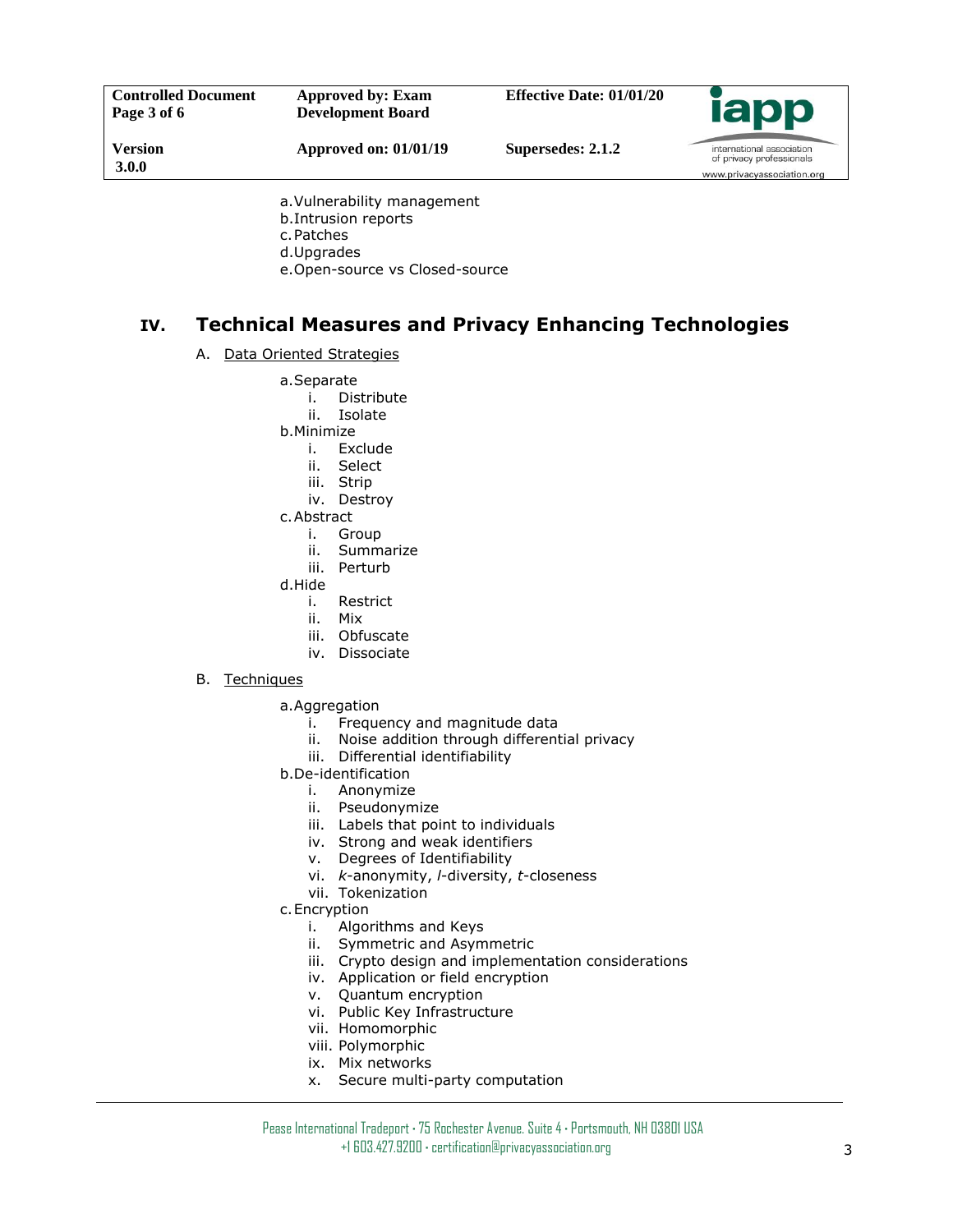| <b>Controlled Document</b><br>Page 4 of 6 | Approved by: Exam<br><b>Development Board</b> | <b>Effective Date: 01/01/20</b> | <b>lapp</b>                                                                         |
|-------------------------------------------|-----------------------------------------------|---------------------------------|-------------------------------------------------------------------------------------|
| Version<br><b>3.0.0</b>                   | <b>Approved on: 01/01/19</b>                  | Supersedes: 2.1.2               | international association<br>of privacy professionals<br>www.privacyassociation.org |

xi. Private information retrieval d.Identity and access management

- i. Limitations of access management as a privacy tool
- ii. Principle of least-privilege required
- iii. Role-based access control (RBAC)
- iv. User-based access controls
- v. Context of authority
- vi. Cross-enterprise authentication and authorization models
- vii. Federated identity
- viii. Bring your own device (BYOD) concerns
- e.Authentication
	- i. Single/multi factor authentication
	- ii. Something you know (usernames, passwords)
	- iii. Something you are (biometrics, facial recognition, location)
	- iv. Something you have (tokens, keys)
- C. Process Oriented Strategies
	- a.Informing the Individual
		- i. Supply
		- ii. Notify
		- iii. Explain
	- b.User Control
		- i. Consent
		- ii. Choose
		- iii. Update
		- iv. Retract
	- c.Policy and Process Enforcement
		- i. Create
		- ii. Maintain
		- iii. Uphold
	- d.Demonstrate Compliance
		- i. Log
		- ii. Audit
		- iii. Report

## **V. Privacy Engineering**

- A. The Privacy Engineering role in the organization
- B. Privacy Engineering Objectives
	- a.Predictability
	- b.Manageability
	- c.Dissociability
- C. Privacy Design Patterns
	- a.Design patterns to emulate b.Dark patterns to avoid
- D. Privacy Risks in Software
	- a.Risks b.Countermeasures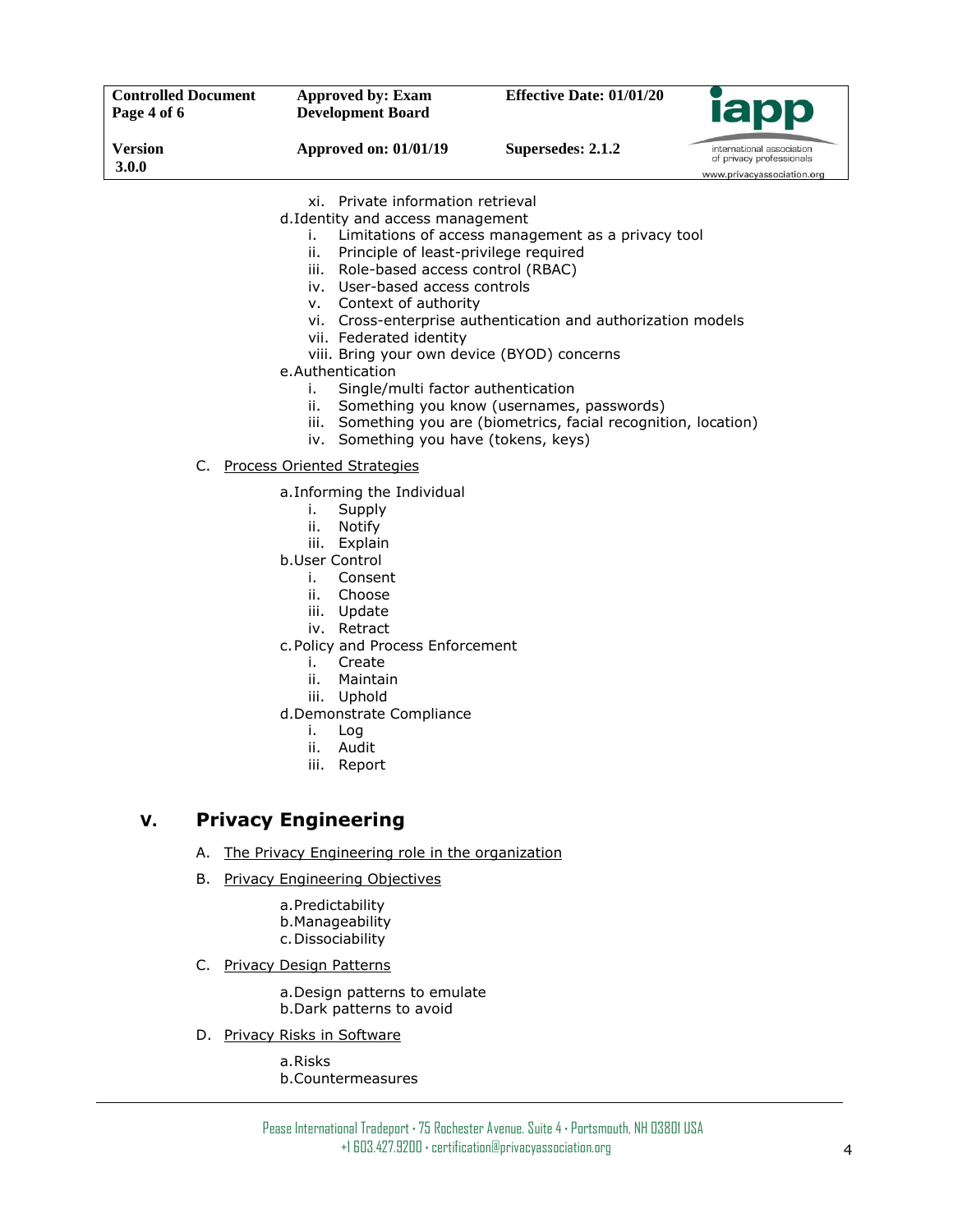# **VI. Privacy by Design Methodology**

- A. The Privacy by Design Process
	- a.Goal Setting
	- b.Documenting Requirements
	- c.Understanding quality attributes
	- d.Identify information needs
	- e.High level design
	- f. Low level design and implementation
	- g.Impose controls
		- 1. Architect
		- 2. Secure
		- 3. Supervise
		- 4. Balance
	- h.Testing and validation

#### B. Ongoing Vigilance

- a.Code reviews
- b.Code audits
- c.Runtime behavior monitoring
- d.Software evolution

## **VII. Technology Challenges for Privacy**

- A. Automated decision making
	- a.Machine learning
	- b.Deep learning
	- c.Artificial Intelligence (AI)
	- d.Context aware computing
- B. Tracking and Surveillance
	- a.Internet monitoring
	- b.Web tracking
	- c.Location tracking
	- d.Audio and Video Surveillance
	- e.Drones

#### C. Anthropomorphism

- a.Speech recognition
- b.Natural language understanding
- c.Natural language generation
- d.Chat bots
- e.Robots

### D. Ubiquitous computing

- a.Internet of Things (IoT)
- b.Vehicular automation
- c.Wearable devices
- E. Mobile Social Computing

a.Geo-tagging